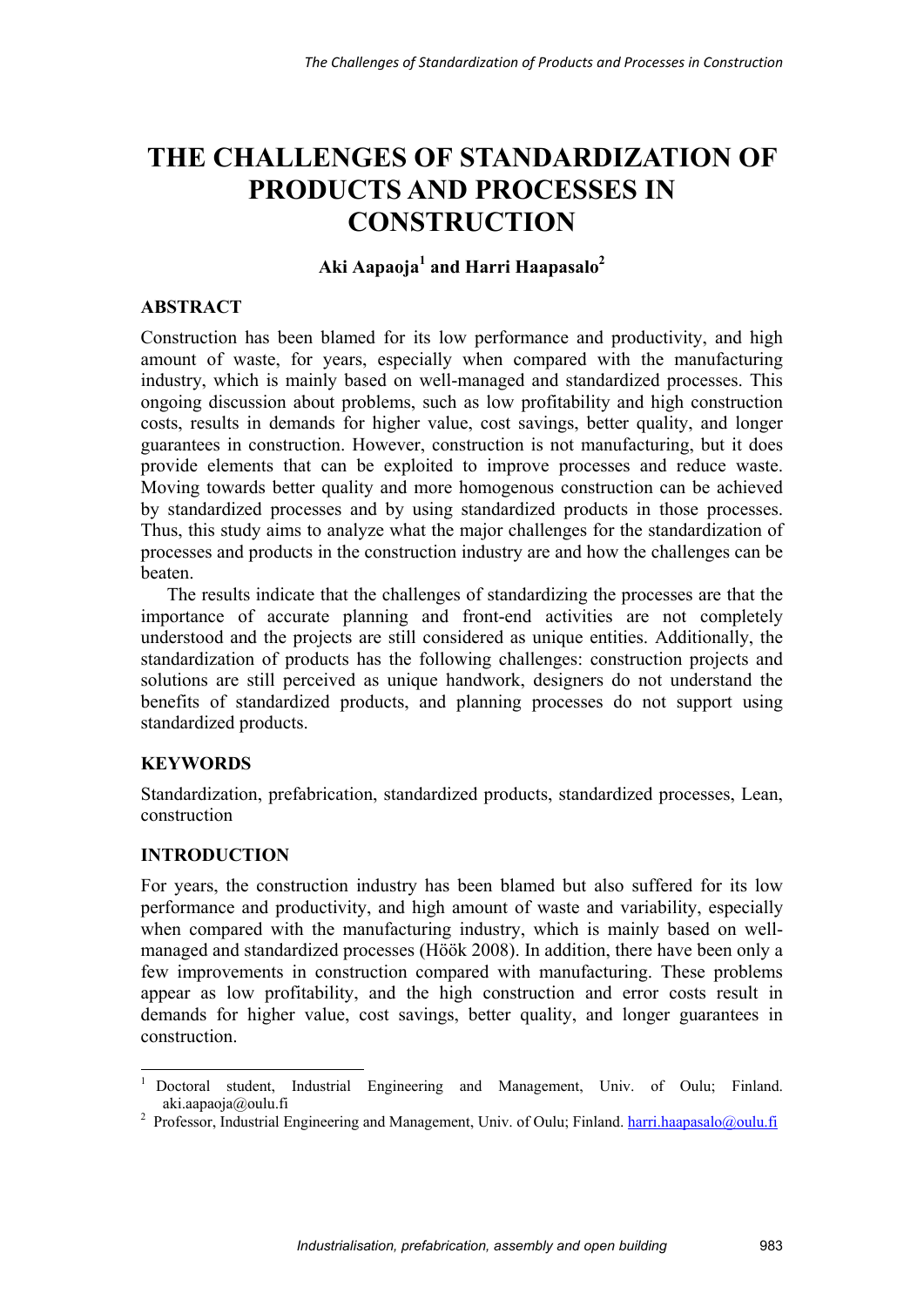However, construction is not manufacturing, but it does provide elements that can be exploited to improve processes and reduce waste in production (Ballard & Arbulu 2004). The movement towards the manufacturing industry and culture has been called "industrialization," that is, the interface between the culture in traditional construction and the culture in the manufacturing industry. Because industrialized construction requires more accurately controlled processes than on-site construction (Koskela 1992), industrialization is mainly implemented through prefabrication which is defined as "making all or part of an object in some place other than its final position" (Ballard & Arbulu 2004).

The greatest benefit of prefabrication is in changing the mindset of the construction industry from a project focus with unique and one-of-a-kind projects towards a standard repetitive process focus, which prevails in the manufacturing industry. Hence using the standardization of products and processes can be considered as an essential, and even the most important, factor when it comes to the prefabrication. The ability to measure, understand, and manage variability is essential to effective project and process management (Ballard & Arbulu 2004). If there is no agreed upon standard, a new way of doing is simply one more version by some individual, and it is only practicing (Lander & Liker 2007).

However, defective planning and the haphazard development and implementation of standardization initiatives have led the industry to miss the possible benefits of preassembly and prefabrication (Gibb 1999 quoted in Alves & Tsao 2007). This study aims to analyze what the major challenges for the standardization of processes and products in the construction industry are and how the challenges can be beaten. To reach the objective, the following research questions must be answered:

- 1. How is standardization connected to current challenges of construction and Lean construction?
- 2. What are the most important characteristics that standardization has an impact on?
- 3. What are the major challenges for implementing the standardization of products and processes in construction?

To answer these questions, a literature review on standardization was conducted, while the main focus was kept on standardization. The empirical research consists of a survey that analyzed the major challenges of the standardization of products and processes in the construction industry. The last section proposes managerial implications, presents conclusions, and suggests areas for further research.

### **INTERCONNECTION OF LEAN AND STANDARDIZATION**

Generally, the construction industry is suffering from problems in developing the means to increase productivity and quality and decrease costs (Höök & Stehn 2008, Winch 1998). Construction activities have traditionally been carried out at the final site of the constructed product, which is causing, at the very least, the following process control and improvement problems: variability, complexity, transparency, and benchmarking (Koskela 1992).

Variability arises from the lack of protection against intrusion and operations that are exposed to interruptions. Moreover, permanent safety fixtures are difficult to take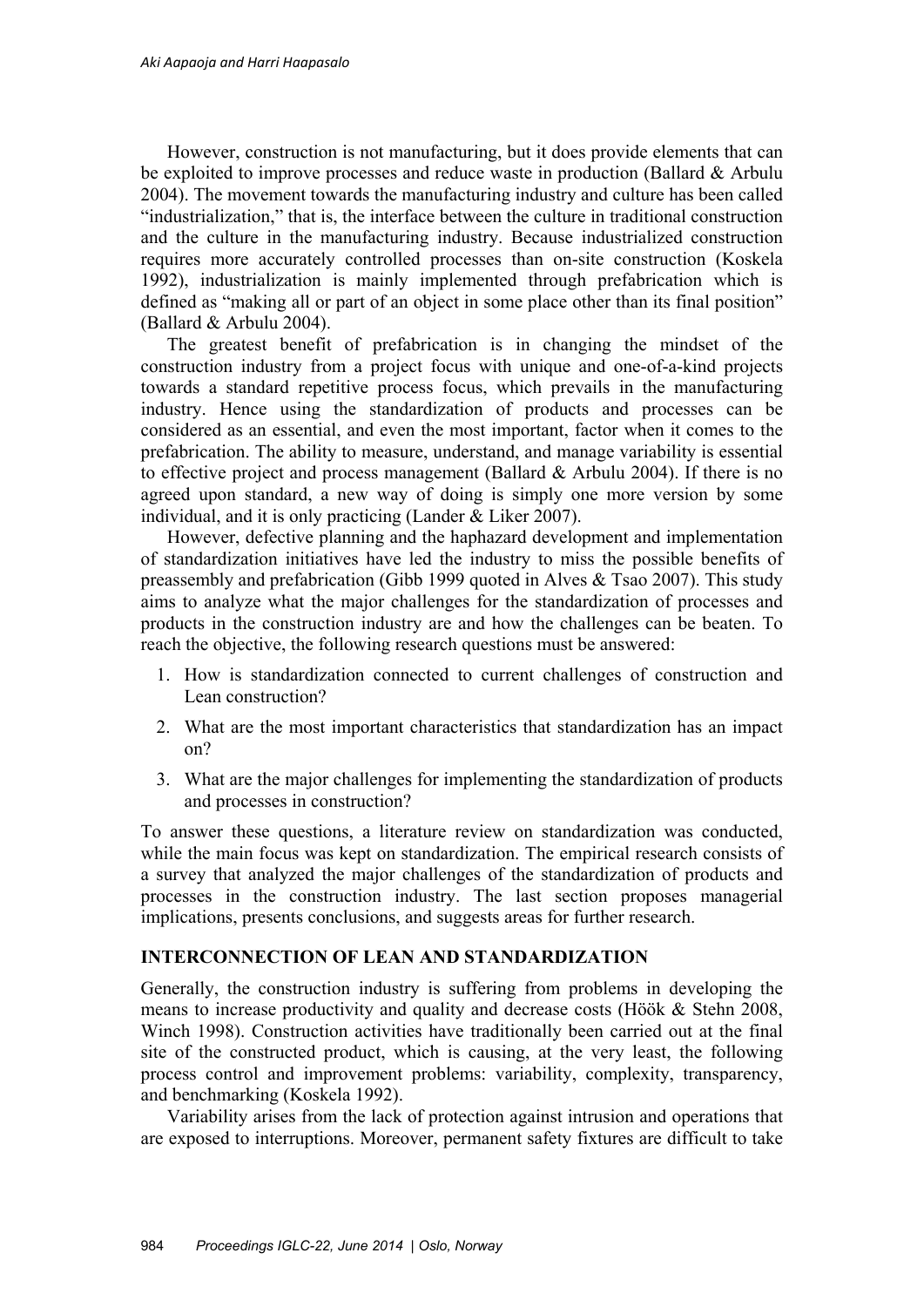care of in the evolving environment and many times local materials and labor have to be used, which may increase variability as well (Koskela 1992).

Compared with the stable circumstances at factories, where only the material flow through workstations must be planned and controlled, the spatial flow of workstations and construction teams has to also be coordinated on site, which increases complexity. The rapidly changing working environment makes visual control and layout planning challenging, and hence causes transparency problems. Together these three aforementioned problems and decentralized production rule out benchmarking and improvement activities.

In the automobile industry, the Toyota Production System (TPS) developed Lean thinking and a production philosophy that has been proven to bring benefits to several other industries as well (Höök & Stehn 2008, Lander & Liker 2007). Lean thinking and its principles can be implemented in any industry (Womack et al. 1990), but implementing it in new environments is only possible when the purpose of particular tools and of TPS in general is understood and assimilated (Lander & Liker 2007). Applying Lean in construction has since been verified (e.g., Höök 2008, Howell 1999, Koskela 2000). Diekmann et al. (2004), for example, argue that Lean improves the cost structure, value attitudes, and delivery capability of the construction industry, and hence seizes the problems connected with on-site production. According to Womack and Jones (2003), Lean thinking can be summarized in the following principles:

- Product specified value
- Identified value stream for each product
- Value flow without interruptions
- Pull production
- Aim for perfection

Prefabrication (includes preassembly, and modularization) has been viewed as one potential way to assist the development of construction (Koskela 2000) and increase value for money (Pasquire  $&$  Gibb 2002). Additionally, it can be argued that there is a potential way to put Lean principles, or at least some of them, in practice. In particular, enables smooth value flow (Koskela 2000) by reducing the waste of onsite production (Warszawski 1990). In their research, Tam et al. (2007) calculated that wastage generation (concrete, reinforcements, plaster, and tiles) and its cost can be reduced up to 84.7% by adopting prefabrication.

However, the full benefits of prefabrication cannot be achieved unless the standardized processes and standardized products or components are used (CIRIA 2001). Despite that, it is surprising how poorly standardization and its benefits are understood by many involved in construction and its processes (Gibb 2001). Liker (2004) has said that the right processes produce the right results. Thus standardized tasks and processes are the basis for continuous improvement and employee involvement, revealing problems, and using only reliable technology that serves your people, processes, and products.

In addition to Liker, Höök (2008) found that standardized and predictable processes are the most essential to obtain if a Lean culture is aimed for. Moreover,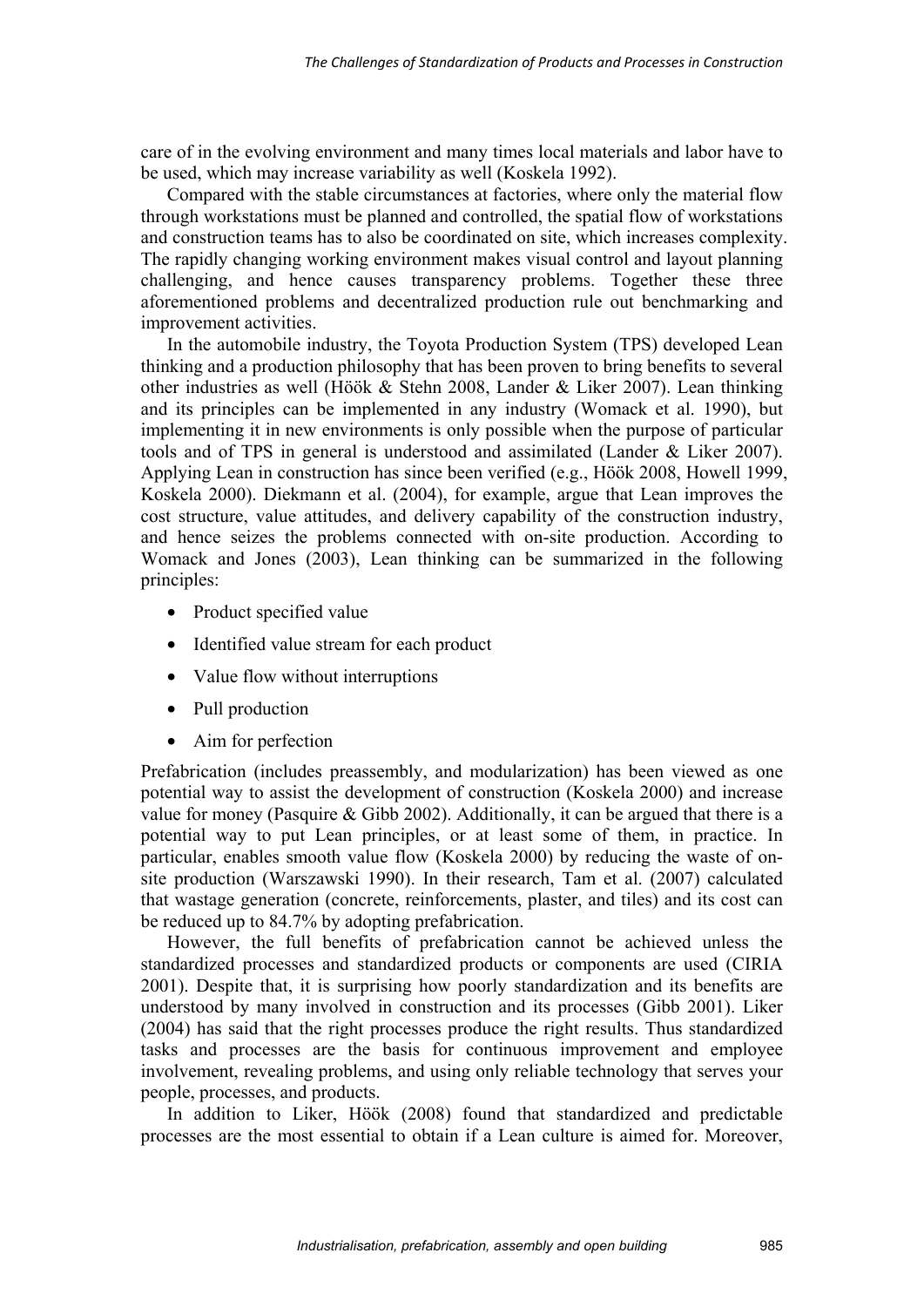"unique" projects should be managed as a repetitive process, because "standardization is dependent on specific projects being managed within a recurrent (and standardized) production process, with a smooth and standardized production pace" (Höök 2008, p. 66).

### **STANDARDIZATION**

A standard is something set up and established by an authority as a rule or norm for the measure of quantity, weight, extent, value, or quality (Merriam-Webster Dictionary 2014). Briefly a standard defines what something should do or perform. Standards are created by bringing together all of the interested parties, such as the manufacturers, consumers, and regulators, of a particular material, product, process, or service. All parties benefit from standardization through increased product safety and quality as well as lower transaction costs and prices. (European Committee for Standards 2009.)

Standardization is the wide use of components, parts, procedures, or processes in which there is regularity, repetition, and a successful practice and predictability (Gibb) & Isack 2001, Pasquire & Gibb 2002). Some of the items can be standard by their nature (generic standardization) or as assigned by the legislation of a country (national standardization). Both clients and suppliers may have standard processes or products. As a minimum, project teams should standardize their actions whenever they can. (Gibb 2001.)

However, there has always been a problem between maximum standardization and flexibility – in other words, similarity and customization – which may lead to design impotence, but should be used to ensure optimal implementation and compatibility. Hence, the focus of standardization in construction is the interfaces between the components, rather than the single components themselves. However, the standardized processes are the most crucial things in construction, because there is no use for standardized products or components if those processes are not used properly and effectively. (Gibb 2001, CIRIA 2001.) Therefore it can be argued that in construction, standardization is not about the standard systems or products, but the systematic approaches to perform things. Only by that can the benefits of standard products or components be exploited effectively.

Generally, process standardization may vary from absolutely standard documentation and procedures at the detailed level, to a more strategic approach. The former represents a coercive approach (e.g., legislation or regulations) that points out what you should and should not do, while the latter is more like a directional and proactive approach that emphasizes the identification and assessment of the risks. At the moment, the strategic approach is perceived as producing better results. (Gibb  $\&$ Isack 2001.)

### **THE BENEFITS OF STANDARDIZATION**

The standardization of both products (which also includes modularity) and processes has been shown to bring many benefits. When it comes to process-related factors, Gibb and Isack (2001) found that standardization decreases the cost, and naturally has a positive impact on processes as well. In addition, a positive impact on people issues, and quality and design were noted. Standardized processes also allow the project's parties to understand what is required, from whom, and by when. Standardization has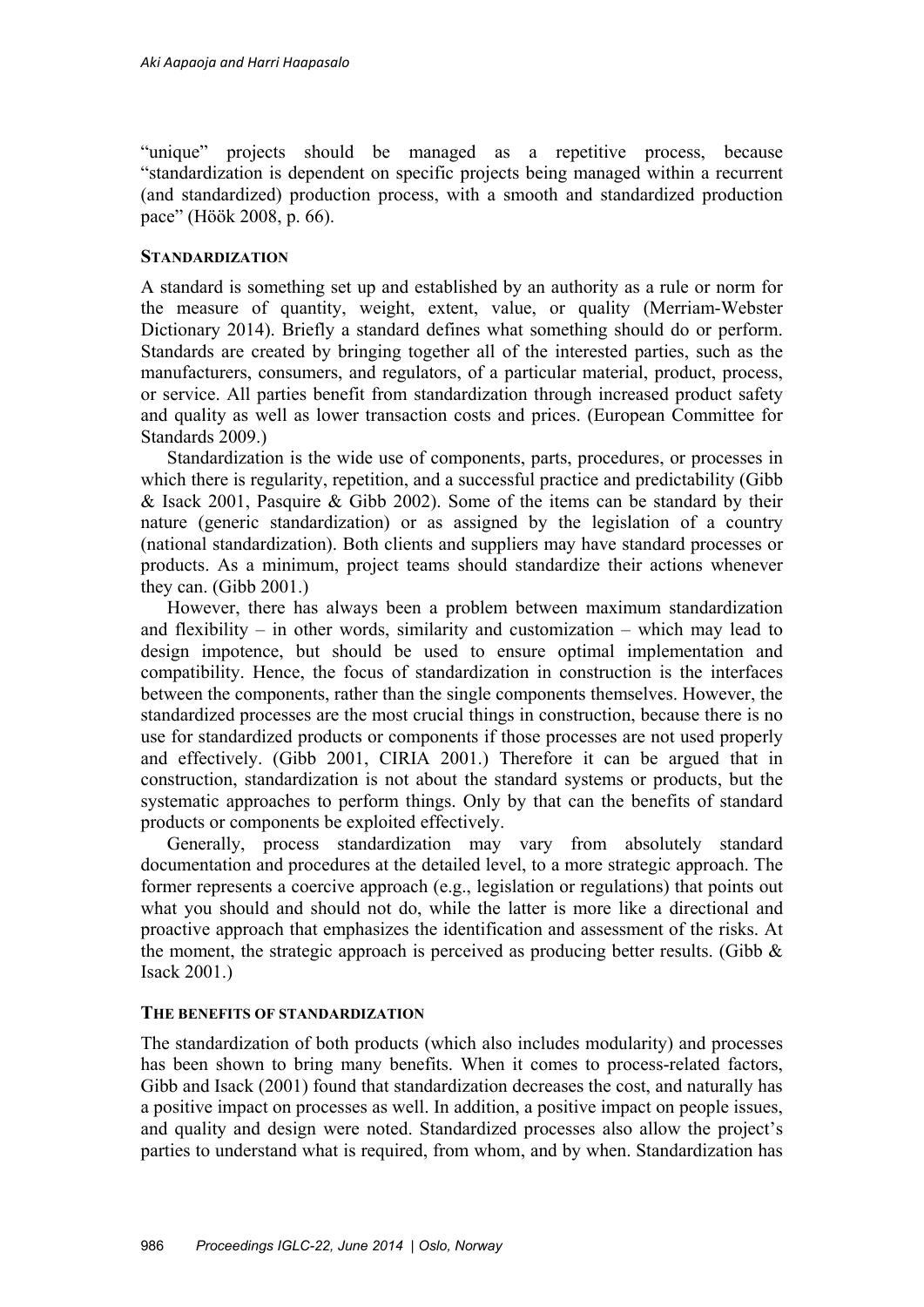led to fewer claims, conflicts, and change orders, and therefore less unplanned cost. (Gibb & Isack 2001, Tam et al. 2007, Pasquire & Gibb 2002.)

By using standardized products or components, customers believe that saving costs is the most important thing, but there are also shorter lead-in times, higher quality, and operational benefits (Gibb & Isack 2001, Li et al. 2008, Pasquire & Gibb 2002). Basically, the operational benefits become apparent when less time is spent on having to re-train people to use a new design of a product or machinery (Gibb  $\&$ Isack 2001). However, it can be assumed that there is a cause-effect relationship between processes and operational benefits, because effective processes create a basis for the effective use of products (CIRIA 2001). In other words, high quality, reasonable costs, and effective product delivery are the results of repeatable, predictable, and measurable processes (Gibb & Isack 2001, Li et al. 2008, Pasquire & Gibb 2002). In addition, having standardized components and products means the construction users and the end-user understand what they are getting and how it should be used (Gibb & Isack 2001). Table 1 summarizes the benefits of standardization for processes and products (e.g., Gibb & Isack 2001, Pasquire & Gibb 2002).

| <b>Characteristics of standardized</b> | Characteristics of standardized products and  |
|----------------------------------------|-----------------------------------------------|
| processes                              | components                                    |
| Organizational interfaces              | Track record                                  |
| More predictable on-site activities    | Increased productivity due to familiarization |
| Increased productivity                 | Less waste                                    |
| Less waste                             | Use of the same products and components in    |
|                                        | follow-on project                             |
| Less disruption                        | Reduced lead-in times                         |
| <b>Quality benefits</b>                | Predictable and measurable quality            |
| Cost benefits                          | Off-site inspection                           |
| Process benefits                       | Available replacement parts                   |
| People/operational benefits            | People/operational benefits                   |
| Time benefits                          |                                               |
| Design benefits                        |                                               |

Table 1. The characteristics of standardization.

## **THE CHALLENGES FOR IMPLEMENTING STANDARDIZATION**

The description of the challenges for implementing the standardization of products and processes is based on information from Finnish construction experts. The analysis is part of a research project, "LCIFIN2 – exploiting Lean in construction," funded by the Finnish Technology Agency.

The process of collecting and validating the information was comprised of a survey and a workshop carried out during the research for late 2013 and early 2014. The primary data was collected by the researchers through a survey. It was sent to 40 people who represent the partner organizations and companies in the LCIFIN2 project. Because only eight responses to the survey were received, the authors decided to validate the data in one project workshop (3-4 hours), which was attended by 30 people from 10 different LCIFIN2 (partner) organizations/companies from the fields of renovation, design, construction, maintenance, consulting, project management, software (BIM )provider and public authority.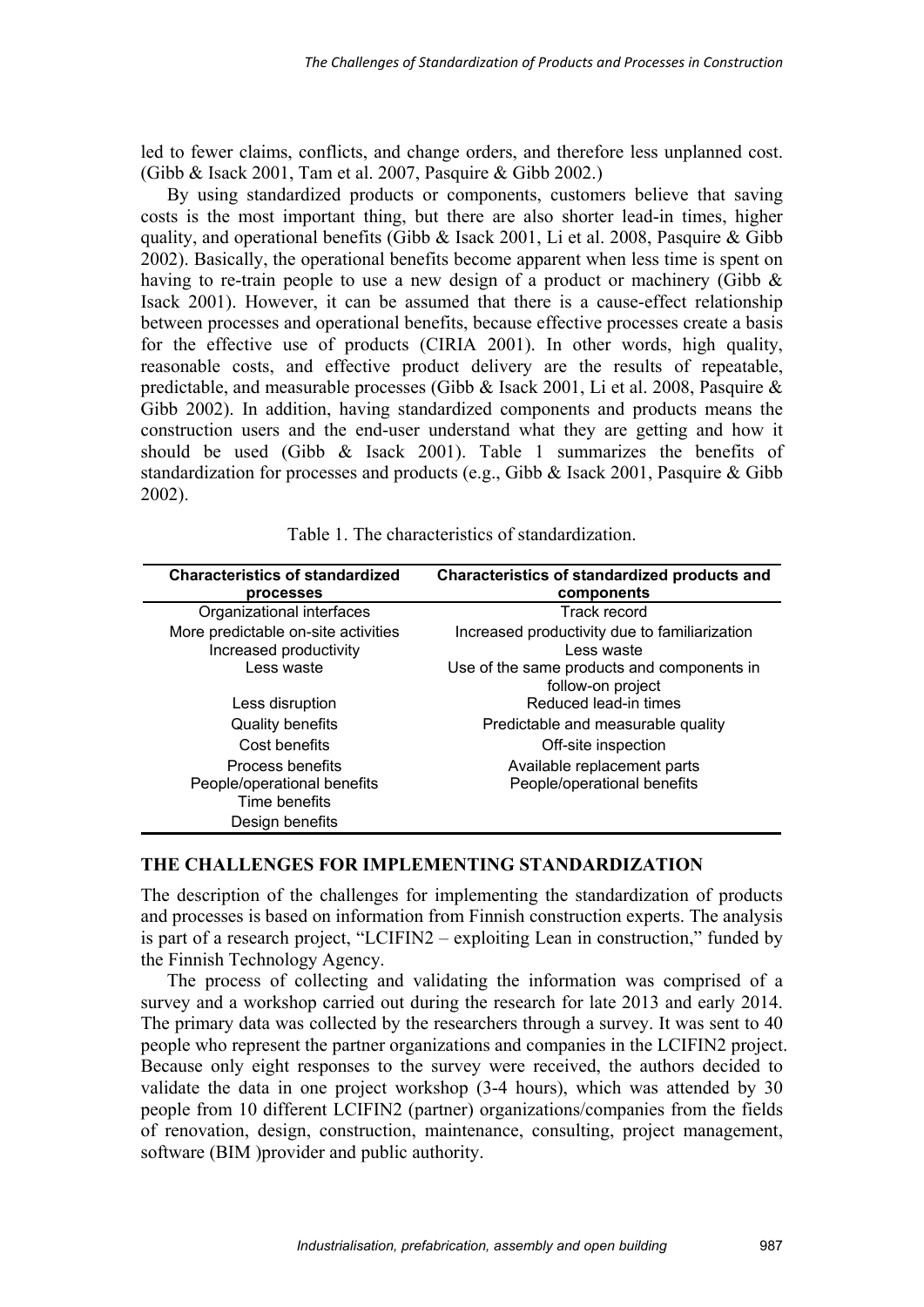This research aims to understand the main differences in using standardized processes and/or products and the current practices in the Finnish construction industry, but also to show the challenges they impose. Tables 2 and 3 summarize the findings of this research. In table 2 and 3, the first three columns ("characteristics," "standardized processes/products," and "in construction") are laid out mainly on the basis of the literature studies and desk work, while the last column ("challenges") represents the main findings and the opinions of informants. In more detail, Table 2 shows a summary of the main differences in the standardized process (like TPS) and the current process in the Finnish construction industry, plus the resulting challenges. Table 3 is consistent with Table 2, but instead of processes it is concerned with standardized products and components.

| <b>Characteristics</b>                               | <b>Standardized</b>            | <b>In</b>           | <b>Challenges (in Finland)</b>                                                                       |
|------------------------------------------------------|--------------------------------|---------------------|------------------------------------------------------------------------------------------------------|
|                                                      | processes                      | construction        |                                                                                                      |
| Organizational<br>interfaces and<br>responsibilities | Defined and<br>straightforward | Vague               | Fragmented supply chain (i.e., lack of<br>collaboration).                                            |
| On-site activities                                   | Predictable                    | Non-<br>predictable | Hard to plan for and unlevelled schedule.                                                            |
| Productivity and<br>effectiveness                    | High                           | Low                 | High variability. No standard methods<br>(tacit work knowledge). No feedback<br>loops in production. |
| Amount of waste                                      | Low                            | High                | Low process discipline, no standard<br>methods.                                                      |
| Disruption                                           | Low                            | High                | Hard to plan, balance and standardize<br>work.                                                       |
| Quality                                              | High                           | Low/Medium          | Low process discipline.                                                                              |
| Value for money<br>(e.g., cost-benefit<br>ratio)     | High                           | Low/Medium          | The importance of front-end design is not<br>understood properly.                                    |
| People/operational Yes (standard<br>benefits         | tasks,<br>activities)          | No.                 | Hard to standardize the jobs of operators<br>and work knowledge.                                     |
| On time/schedule                                     | Yes                            | No                  | Variable takt time and unlevelled<br>schedule.                                                       |
| Number of change<br>orders                           | Minimal                        | High                | The importance of front-end design is not<br>understood properly.                                    |

Table 2. The differences in the standardized and current processes faced by the Finnish construction industry.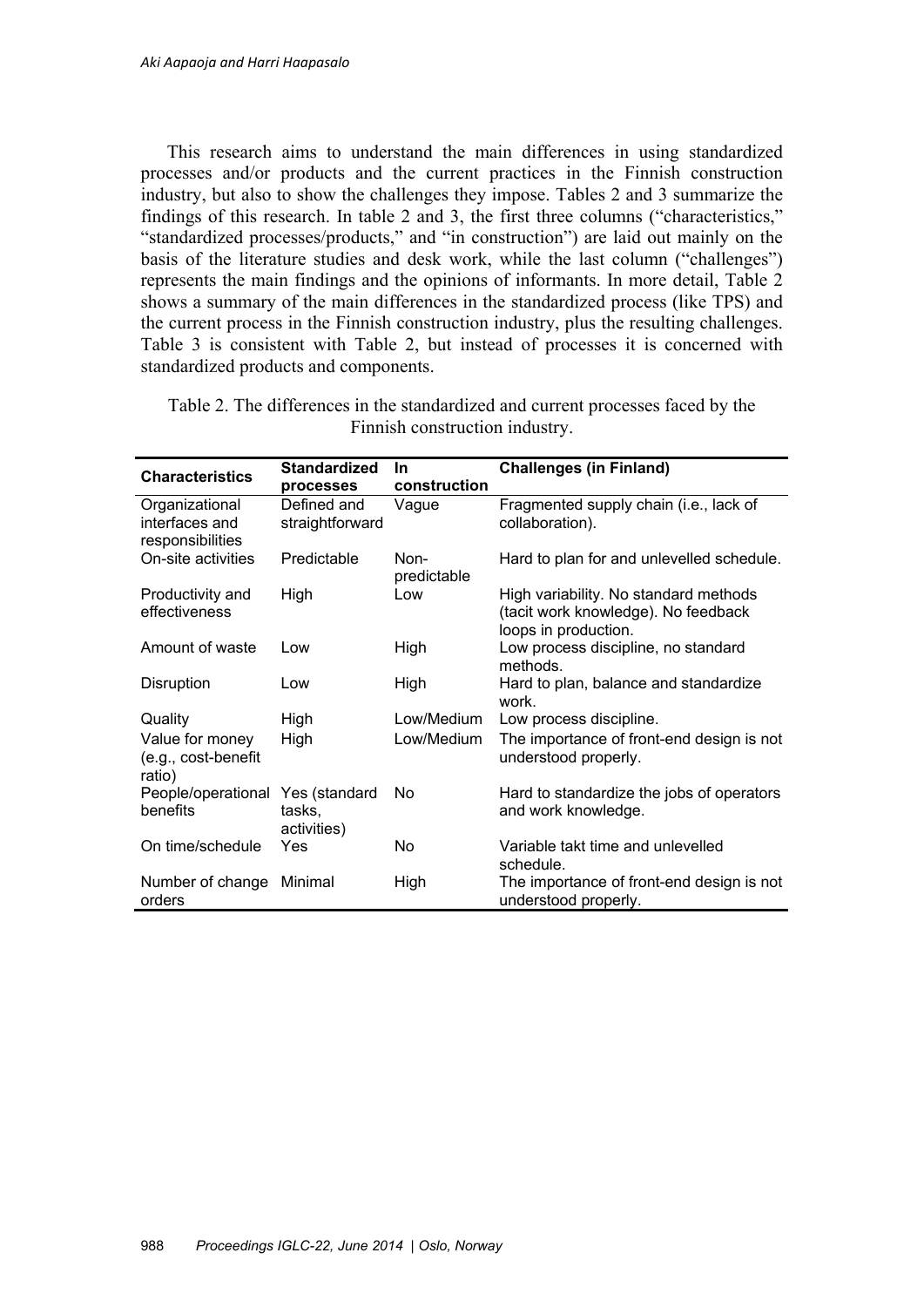| <b>Characteristics</b> | <b>Standardized</b> | In.           | <b>Challenges (in Finland)</b>      |
|------------------------|---------------------|---------------|-------------------------------------|
|                        | products            | construction  |                                     |
| Track record           | Accurate            | No            | "Unique" products (inability to see |
|                        |                     |               | parts to be standardized).          |
| Using standard         | Yes                 | No.           | The value of standard               |
| products in follow-    |                     |               | products/components (modularity) is |
| on projects            |                     |               | not understood. Hard to learn from  |
|                        |                     |               | past actions.                       |
| Amount of waste        | Low                 | High          | High product variety.               |
| Lead-in times (e.g.,   | Short               | Long and      | Many custom items. The value of     |
| production runs)       |                     | unpredictable | standardization is not understood   |
|                        |                     |               | properly.                           |
| Predictable and        | Yes                 | No            | No standard methods (tacit work     |
| measurable quality     |                     |               | knowledge). No feedback loops in    |
|                        |                     |               | production.                         |
| Inspection             | Accurate and        | Ad-hoc and    | No standard methods and routines.   |
|                        | off-site            | on-site       |                                     |
| Available              | Yes                 | No            | "Unique and customized" solutions.  |
| replacement parts      |                     |               |                                     |
| People/operational     | Yes                 | <b>No</b>     | The current design processes do not |
| benefits               |                     |               | support using the standard products |
|                        |                     |               | and components. The inability to    |
|                        |                     |               | order (and offer) standardized      |
|                        |                     |               | products and solutions.             |
|                        |                     |               |                                     |

Table 3. The differences in the standardized and current products faced by the Finnish construction industry.

#### **RESULTS ANALYSIS AND DISCUSSION**

In general, construction projects operate in a very different environment than that for which standardized processes (such as TPS) are usually developed for and hence they faces a set of challenges that make the implementation of standardized processes and products more difficult. Moreover, both the characteristics and challenges of standardization interact with each other, which make the implementation of standardization a bit harder, but not impossible.

When it comes to the standardization of processes, the best results would be gained if a holistic view was taken to resolve the problems that occur. In other words, the purpose of standardization should be in finding the root causes that prevent the implementation of standardization and by that create a hospitable environment for implementing standardization effectively. On the other hand, it is also possible to solve challenges one by one, but this probably would not solve the root causes and it could even create new problems. And above all, such an approach goes against the Lean philosophy, while the purpose is to use and understand Lean. However, Höök (2008) emphasized that moving forward should be slow to ensure that all employees get time to adjust and become loyal to the development and settled mutual objectives and strategy, because an understanding and acceptance of Lean philosophy is important to consider.

The results imply that a lack of collaboration between the project participants consequent upon the fragmented supply chain (and the culture and habits in general) may be one of the root causes that prevents process standardization. Aforementioned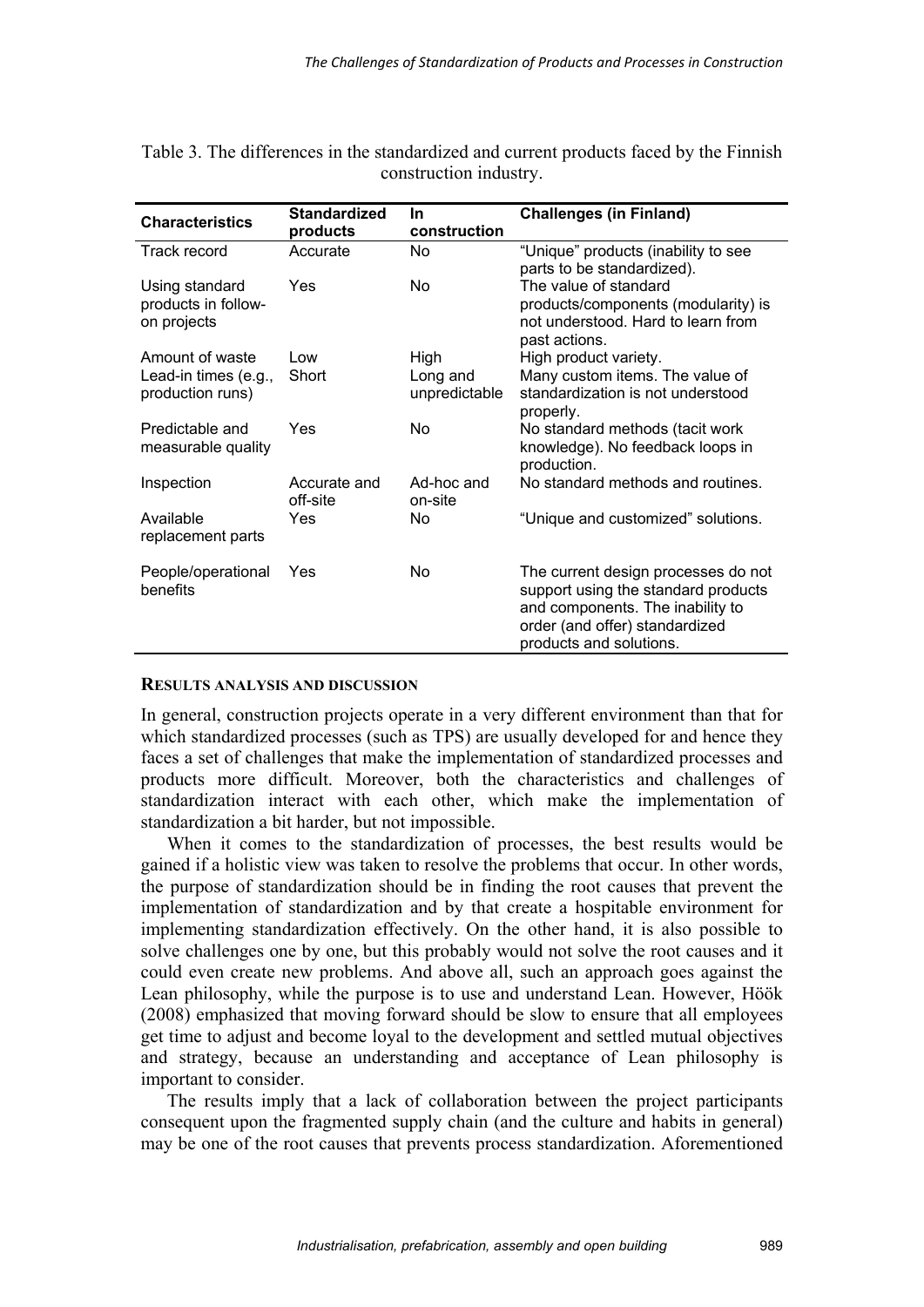problem reflects in the design phase which essential role and the impact on project value creation is not assimilated, and especially, the importance of front-end activities and thorough planning should be emphasized in order to increase the buildability of the end products. Similar kinds of results have also been found in previous studies (e.g., Lessing et al. 2005, Björnfot & Stehn 2004).

Moreover, the company representatives also described how the construction industry and its projects are still perceived as a handicraft profession that produces unique and customized products. Unfortunately, the low productivity seems to support that viewpoint. In that case, for example, the methods, the workers' jobs, and work knowledge are basically impossible to standardize. In sum, somehow it seems that the scheme of things must be changed, and therefore construction projects should be looked at a more repetitive process.

Due to their interconnected nature, the challenges of using standardized products and components are partly consistent with the challenges in process standardization. Hence, it can be argued that process standardization demands the use of standardized products. At least, if we want to exploit all of the benefits of standardized processes. However, construction, and especially its solutions, are seen as unique, with an inability to see which parts and products could be standardized, and therefore the value of standardized products is not understood either. When the variety of the products gets high, most likely the amount of waste gets higher as well. At the same time, when there are no standardized processes and products, quality cannot be measured and is not predictable, which ultimately leads to the fact that continuous improvement is basically impossible. However, the results indicate that these aforementioned challenges are not the root causes of this lack of standardization, but more or less consequences. According to the company representatives, the most serious problem is that the current design processes do not support and enable the use of standardized products and components, because their value is not understood and therefore they are not offered.

Overall, the findings of this study indicate that the standardization of processes and the use of standardized products is a kind of "a rat race" in that they support and complement each other. In other words, processes must be defined in such a way (e.g., tacit work knowledge and methods) that they enable the effective use of standardized products or components, and vice-versa. Naturally this leads to a conclusion that in order to make the most of the benefits of standardization, product and process standardization should be utilized in parallel in construction deliveries. Womack and Jones (1990) have stated that the construction industry suffers most from variability. Unpredictable and non-standardized processes and products cause all kinds of waste, not just of long lead times and excess inventory but also it results in the fluctuation of the production flow (Yu et al. 2009).This is why we recommend that construction industry should focus more on prefabrication and takt time –thinking, because prefabrication (i.e., modularization) relies on standardized homogenous products and off-site production (i.e., low variability and good quality) while the takt time – thinking is based on standardized and synchronized on-site processes (i.e., value flow and pull production). Pasquire and Connolly (2002) have emphasized that takt time thinking removes multi-layered time contingencies to reduce process waste by using real time planning and drive just-in-time delivery. Ultimately the implementation of prefabrication and takt time –thinking leads to more industrialized and "Leaner"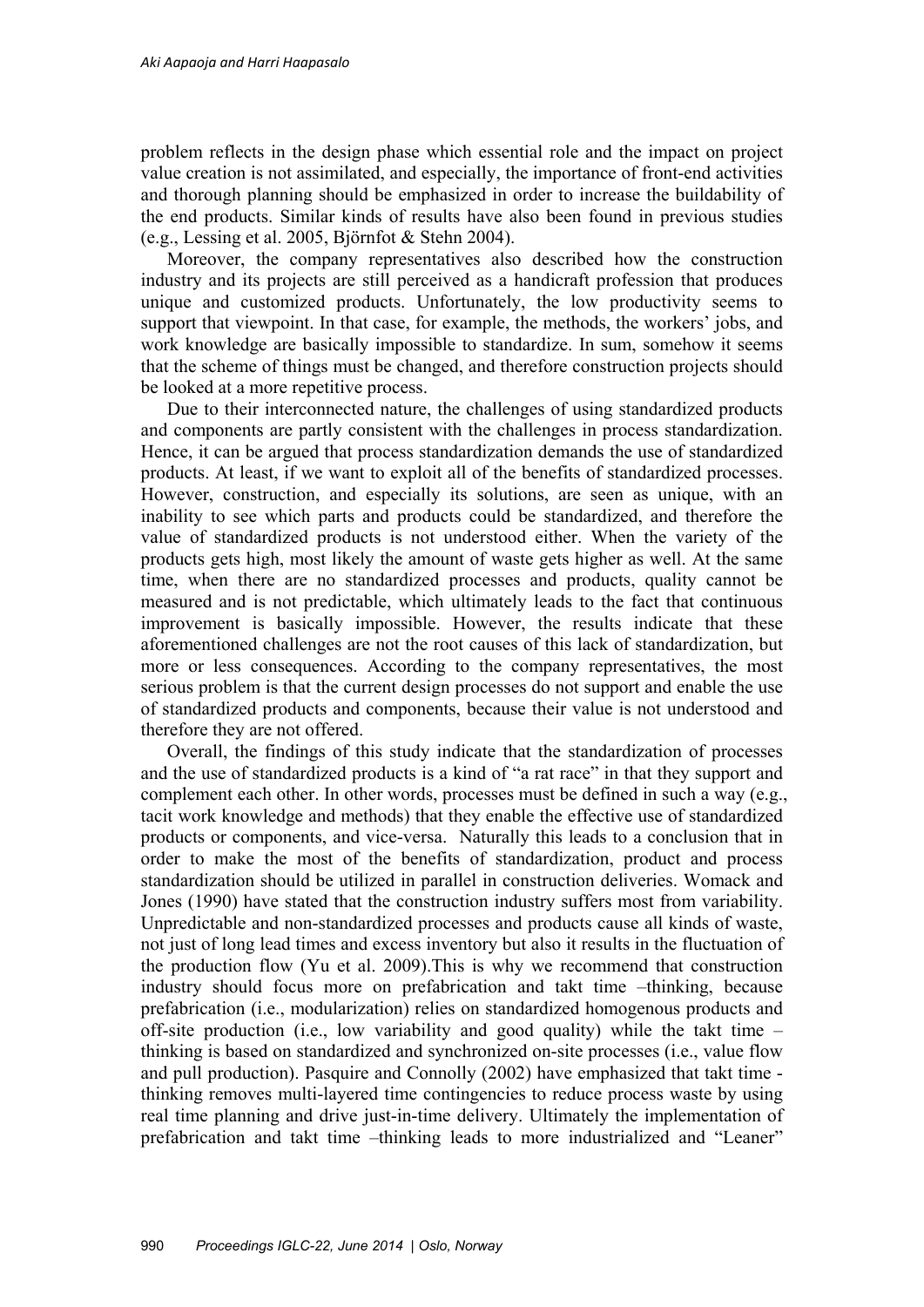construction (Figure 3). Björnfot  $\&$  Stehn (2004) especially, but also by some other studies (e.g., Höök 2008, Lessing et al. 2005), which have summarized:

- applying Lean in construction promotes buildability and a buildable process (top-down approach),
- product modularity promotes the Lean construction process (bottom-up approach),
- product modularity (i.e., exploiting standardized products and components) promotes buildable designs, and
- Lean construction and philosophy advocate modularity.



Figure 1: Towards industrialized construction.

The previous studies and theories have mainly considered the development of processes and enhancing the exploitation of standardized products equally. Alternatively there is an option that product and process standardization is done at different time. In that case, the process development and standardization is more important and hence must be done first. Just like in the manufacturing industry, fine and expensive machines are useless if no one knows how to use them properly (i.e., process management). In addition, our argument is confirmed by the fact that, especially in Lean philosophy, the top-down approach is essential when change is pursued. However, exploiting products and process standardization – prefabrication and takt time –thinking – at the same time is recommended.

### **CONCLUSIONS**

The construction industry is well aware of waste, productivity issues, and technological advancements, and at the same time the customers have started to demand more value for their money. The development of production methods has been found to be a potential way to fix some of the defects, and in particular, the standardization has received a lot of attention during the past ten years. It aims at shifting the "one-of-a-kind" perspective and construction processes towards the perspective and methods of the manufacturing industry, which has trusted in standardized processes and the use of standardized products for decades.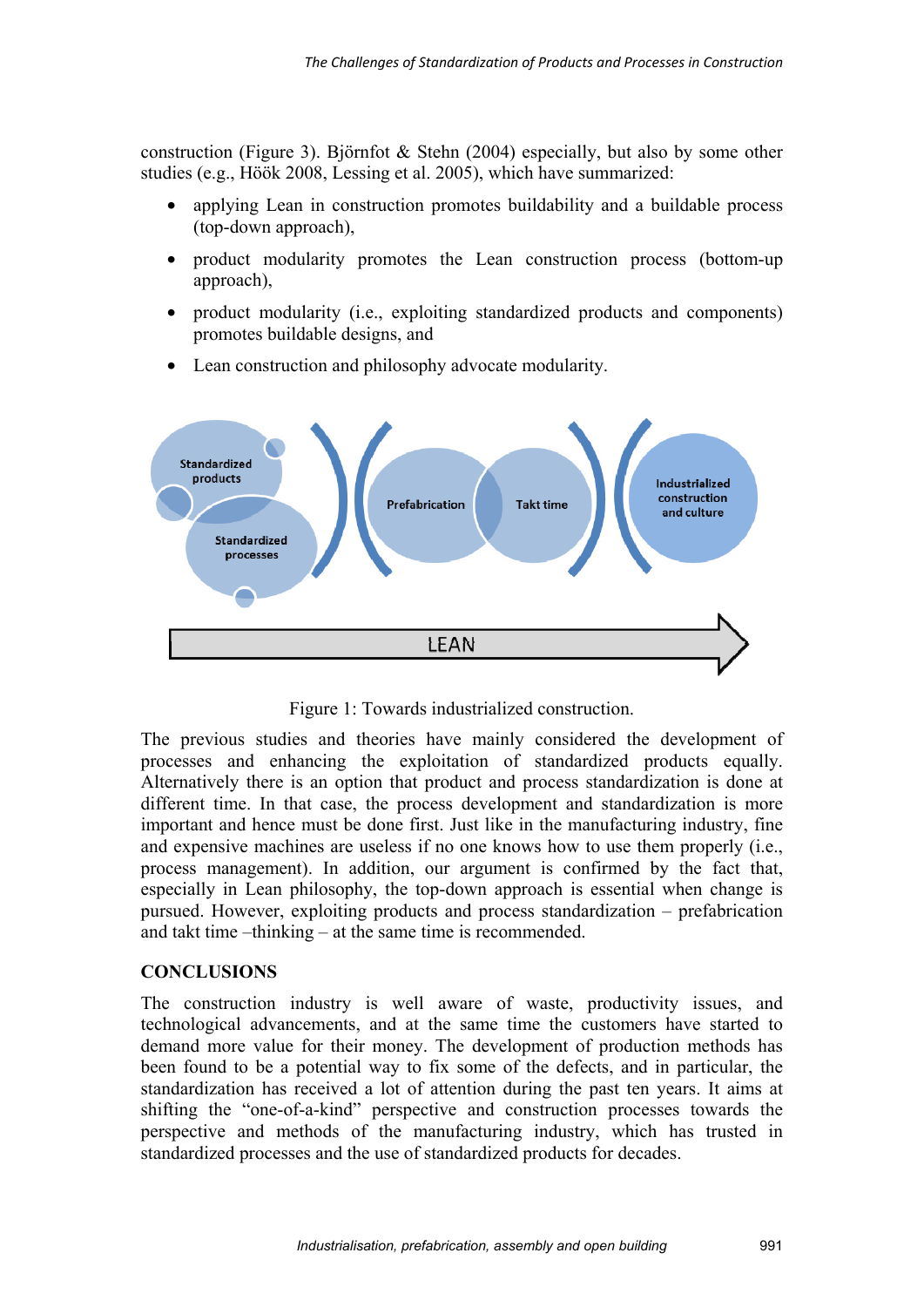This paper focused on revealing the major challenges for process standardization and why the use of standardized products and components is so difficult and relatively rare. The study was conducted through a literature review and empirical research. The findings imply that the standardization of processes and using standardized products go hand in hand. At the moment, there is a shortage of using standardized products because the processes do not support taking advantage of them. In other words, why bother to use standardized products if they do not provide any benefits. Based on that, it is argued that the construction industry must pay attention to process development (the top-down approach) in particular, where the importance of front-end design (for example, set-based concurrent design and collaborative design) is emphasized. From that, it can be ensured that the design and plans are as accurate and correct as possible. Further, front-end design enables and acts as a driver for applying prefabrication in a larger scale. Product standardization (the bottom-up approach) should not be forgotten either, but first there must be processes that are able to exploit standardized products and modularity. However, it is expected that the best results are obtained if the product and process standardization are used simultaneously. In practice, it techniques like prefabrication/modularization (i.e., product standardization) and takt time –thinking (i.e., process standardization) should be applied in a larger scale.

There are still a number of important questions to be addressed in further research, such as how customers understand and react (positively or negatively) to standardization and to prefabrication in a more general level. In addition, especially projects where the takt time - thinking has used or is going to be used, would another interesting issue to be studied.

### **ACKNOWLEDGEMENTS**

Authors would like to thank Tekes – the Finnish Funding Agency for Technology and Innovation for financing the LCIFIN2 research project. There is also the website for LCI-Finland at www.lci.fi to raise awareness of the latest innovations in build environment and national research projects focused on developing it.

### **REFERENCES**

- Alves, T. da C.L., and Tsao, C.C.Y. (2007) "Lean construction 2000 to 2006. Lean construction journal, 3 (1) 46-70.
- Ballard, G., and Arbulu, R. (2004) "Making Prefabrication Lean". In Proc. 12 Annual Conference of the International Group for Lean Construction (IGLC-12).
- Björnfot, A. and Stehn, L. (2004) Industriazation of construction a Lean modular approach. Proceedings of IGLC-12, Copenhagen, Denmark.
- CIRIA (2001) Clients' Guide and Tool Kit to Standardisation and preassembly. Construction Research and Information Association, 100pp.
- Diekmann, J.E., Krewedl, M., Balonick, J., Stewart, T. and Won, S. (2004) "Application of Lean Manufacturing Principles to Construction." CII Report No.191, The University of Colorado at Boulder.
- European Committee for Standards (2009) What is a standard? (available at http://www.cen.eu/cen/NTS/What/Pages/default.aspx)
- Gibb, A.G.F. (1999) Off-site Fabrication: Prefabrication, Pre-assembly and Modularisation. John Wiley and Sons: New York, NY.262pp.